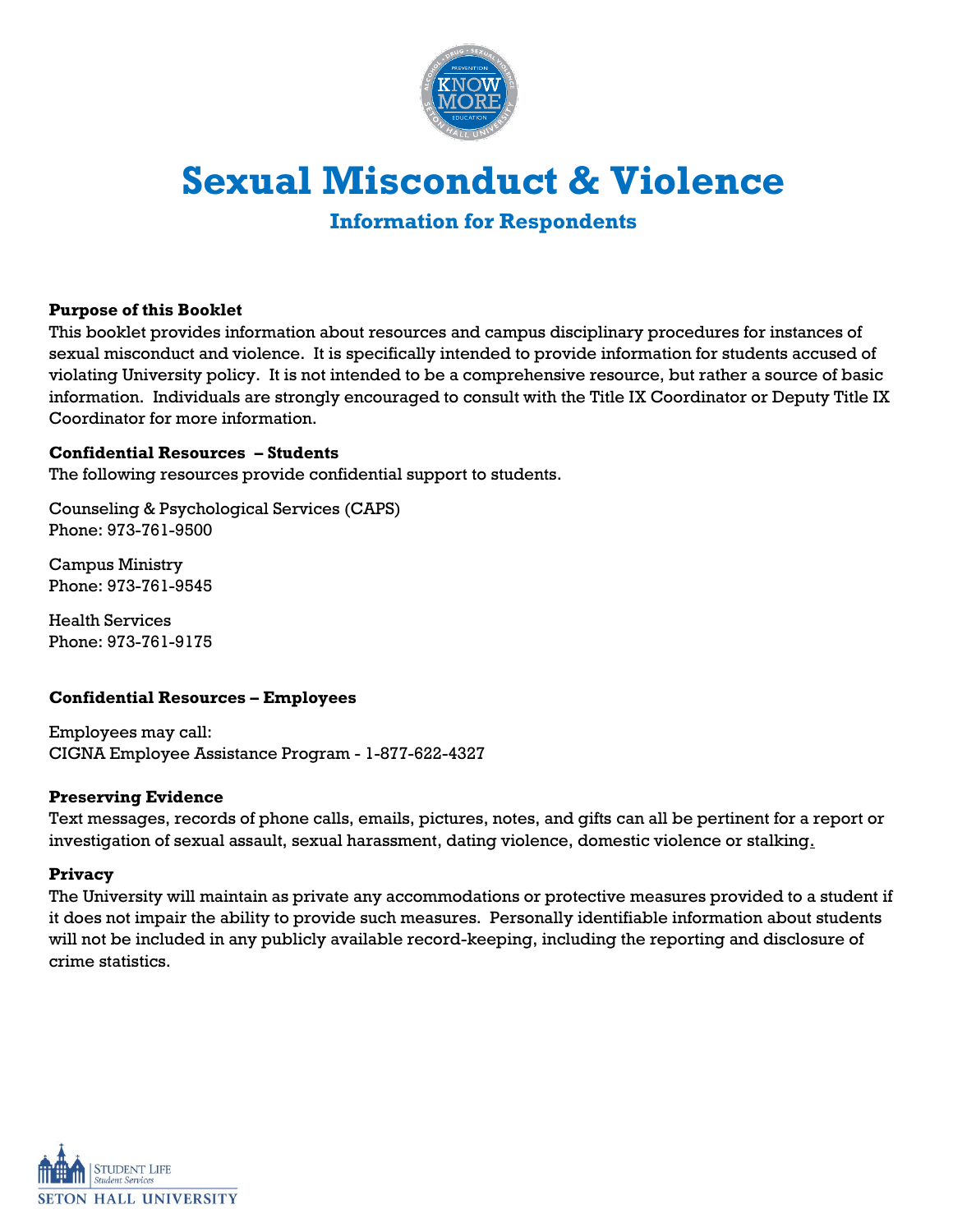# **Restraining Order and No Contact Order**

A Restraining Order is a legal order of protection issued in the state of New Jersey. To obtain a restraining order, you must go to the law enforcement agency for where you live in NJ or for where the incident occurred. After taking your statement, the police will arrange for you to speak with a judge (usually by phone) who will issue a Temporary Restraining Order. You will then be given a court date for when the judge will determine if the Temporary Restraining Order will become Permanent. Again, we will assist you in getting to the police, the courthouse, or any other related places. You can find more details about restraining orders in NJ here - https://www.judiciary.state.nj.us/prose/11253\_dv\_act.pdf.

A **No Contact Order** is issued by Seton Hall University and only has authority over individuals associated with the University. It limits contact between the parties. Violation of the No Contact Order is a violation of University policy and subject to separate review for disciplinary action.

# **Assistance and Campus Resources - Students**

Assistance and campus resources are available to both Complainants and Respondents. Examples of assistance and resources that may be available include:

- Living accommodations assistance with a room change or obtaining campus housing
- Academic assistance address difficulties with classes
- Transportation assistance to get to the hospital, the police, etc.
- Counseling confidential services available on campus
- Safety and Security 24-hour escort service on campus
- No Contact Order a University directive prohibiting direct or indirect contact between the victim and the Respondent when the Respondent is a student or employee

To obtain any of the above assistance, the Respondent is encouraged to speak with the Dean of Students/Deputy Title IX Coordinator who will arrange the resources if requested and reasonably available. The Dean of Students can be reached at (973) 761-9076, or room 237, University Center. After hours and on weekends, the Dean can be contacted through Public Safety by calling 973-761-9300 – just provide your name and a number where you can be reached.

# **Assistance and Campus Resources - Employees**

Assistance and campus resources are available to both Complainants and Respondents. Examples of assistance and resources that may be available include:

- Workplace Accommodations assistance with a location or shift change if reasonably available
- Safety and Security 24-hour escort service on campus
- No Contact Order a University directive prohibiting direct or indirect contact between the Complainant and the Respondent when the Respondent is a student or employee.

To obtain any of the above assistance, the Respondent is encouraged to speak with the Chief Equity, Diversity and Compliance Officer/Title IX Coordinator who will arrange the resources if requested and reasonably available.

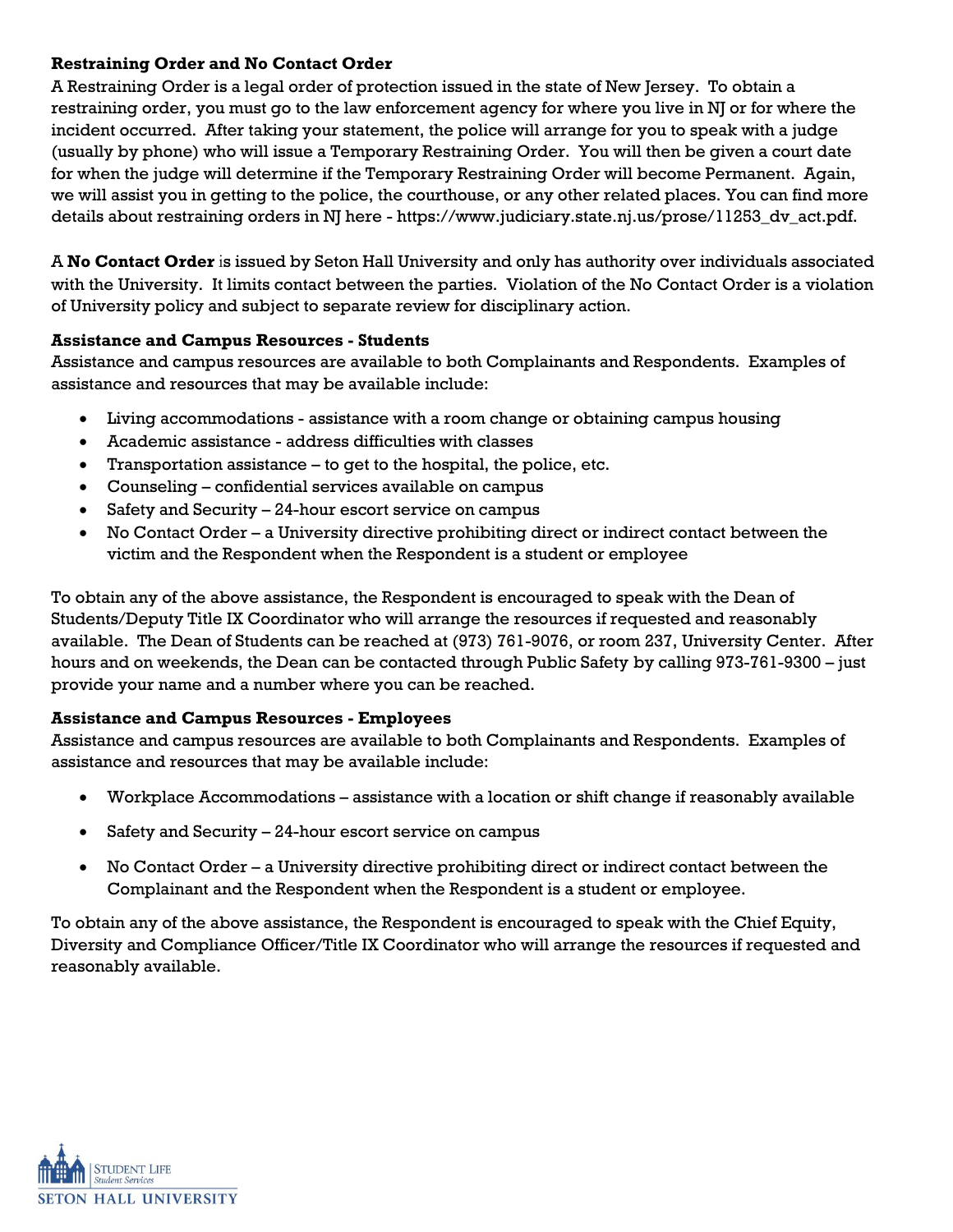# **Disciplinary Procedures/VAWA**

The person bringing forth the report or complaint is referred to as the Complainant. The person against whom the complaint is made is referred to as the Respondent. Whether the Respondent is a student or employee/faculty member/vendor depends upon which Disciplinary Process is used.

# **Disciplinary Procedures – Student Respondent**

The Student Conduct procedures are designed to be prompt, fair, and impartial from the initial investigation through the final result. This is accomplished by:

- Providing timely notice of all meetings to all parties.
- Providing equal access of all information to both the Complainant and the Respondent.
- Conducting the investigation and adjudication by individuals who receive annual training on issues related to sexual misconduct and violence, as well as to how to conduct a fair and impartial investigation and hearing that protects the rights of all parties and promotes accountability within the community.
- Providing for both the Complainant and the Respondent to have an Adviser of their choice present at any meeting associated with the matter (provided that the Adviser is not a Witness in the matter).
- Providing simultaneous written notice to the Complainant and the Respondent of the 1) outcome of the Student Conduct Review Board if one is held, 2) the appeal procedures, 3) any change to the outcome of the Review Board decision.

# **As an overview of the process, the steps taken are:**

- The report is received by the Dean of Students/Deputy Title IX Coordinator. A Notice of Investigation is sent to the Complainant and to the Respondent.
- The matter is assigned to two co-investigators who will meet with the Complainant, the Respondent, and any witnesses with direct information about the matter. The investigators will also collect any relevant and available evidence. The investigation will be completed as efficiently as possible, normally within four to six weeks of the official report.
- The Respondent will be made aware of options available to him/her (to accept responsibility and be sanctioned, to deny responsibility and request a hearing, to permanently withdraw from the University prior to referral to hearing).
- The Complainant and Respondent will each be given an opportunity to review the full investigative report prior to the scheduling of the Student Conduct Review Board hearing.
- If the matter is referred for student conduct hearing, the Complainant and the Respondent will be notified in writing of the time and date of the hearing. The hearing will be scheduled to accommodate the parties' class schedules only. The hearing will normally be scheduled within twenty days of the official notification of the hearing.
- Both the Complainant and Respondent are encouraged to meet with the Board Chair to review hearing procedures prior to the hearing.
- Both the Complainant and Respondent will be notified in writing of the decision of the Board, normally within ten days of the decision being final. Such notification will include the effective date(s) of any sanction(s) issued.
- The standard of evidence used by the Board in reaching its decision is Preponderance of the Evidence.
- Both the Complainant and Respondent will have the opportunity to appeal within five days of receiving the Board decision. The grounds for appeal are and detailed appeal procedures are listed in the Student Code of Conduct and included in the written notification of the Board's decision.

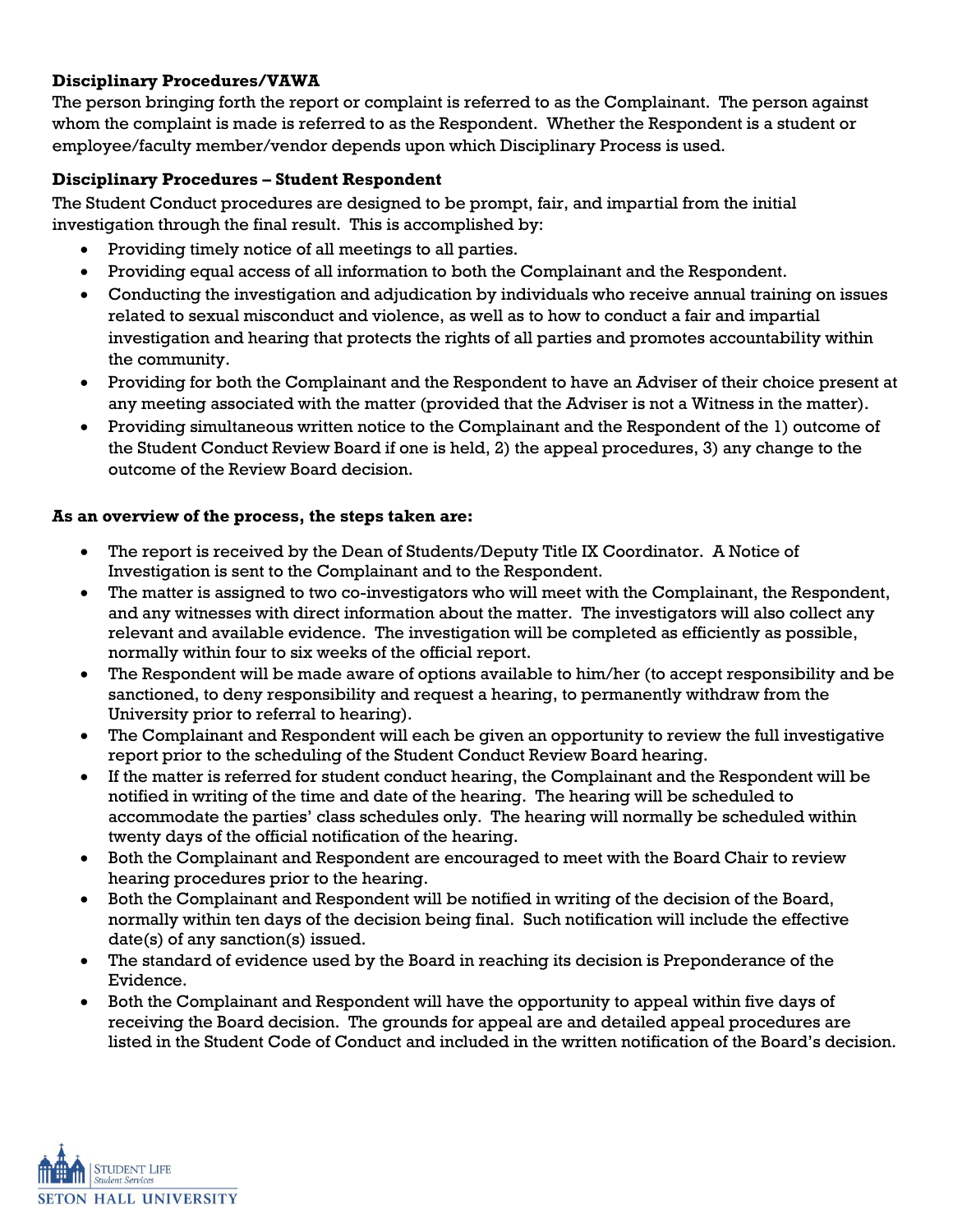• Both the Complainant and respondent will be notified in writing of the decision of any appeal within fifteen days of receipt of the appeal. The appeal authority may increase any sanction issued, decrease any sanction issued, or refer the case for review by a new Board. The written notification will include any change to the original sanction, including any change to the effective date. The decision of the appeal authority is final.

Note: "Days" refers to academic days, or when the University is in normal session for the fall and spring semesters. Matters falling outside of this time frame may proceed on a different time schedule as determined by the Dean of Students.

The full Student Conduct Review process is available here - [https://www.shu.edu/student](https://www.shu.edu/student-life/upload/Student-Code-of-Conduct.pdf)[life/upload/Student-Code-of-Conduct.pdf](https://www.shu.edu/student-life/upload/Student-Code-of-Conduct.pdf)

# **Standard of Evidence – Student Process**

That standard of evidence used to determine responsibility for violation of the Student Code of Conduct is Preponderance of the Evidence.

#### **Possible Sanctions**

A student found responsible for violation of the University's policy of sexual misconduct is subject to any of the following possible sanctions.

- Responsible for Sexual Assault (Non-consensual intercourse) University Suspension for one semester, University Suspension for two semesters, University Suspension for three semesters, University Suspension for four semesters, or University Expulsion.
- Responsible for Sexual Assault (Non-consensual sexual contact), Dating Violence, Domestic Violence, Stalking, or Sexual Harassment – Probation II for one semester, Probation II for two semesters, Probation II for three semesters, Probation II for four semesters, Probation II for the remainder of time enrolled at the University, Residence Hall Suspension for one semesters, Residence Hall Suspension for two semesters, Residence Hall Suspension for three semesters, Residence Hall Suspension for four semesters, Residence Hall Expulsion, University Suspension for one semester, University Suspension for two semesters, University Suspension for three semesters, University Suspension for four semesters, or University Expulsion.

In addition to the above issued sanction(s), we may require an educational or developmental sanction such as required counseling, mandated change in residence, restricted access to campus or programs, or required service. Note that this type of sanction is additional and is not a sanction for sexual misconduct or violence by itself.

Sanctions of University Suspension for any period of time and University Expulsion are noted on the academic transcript.

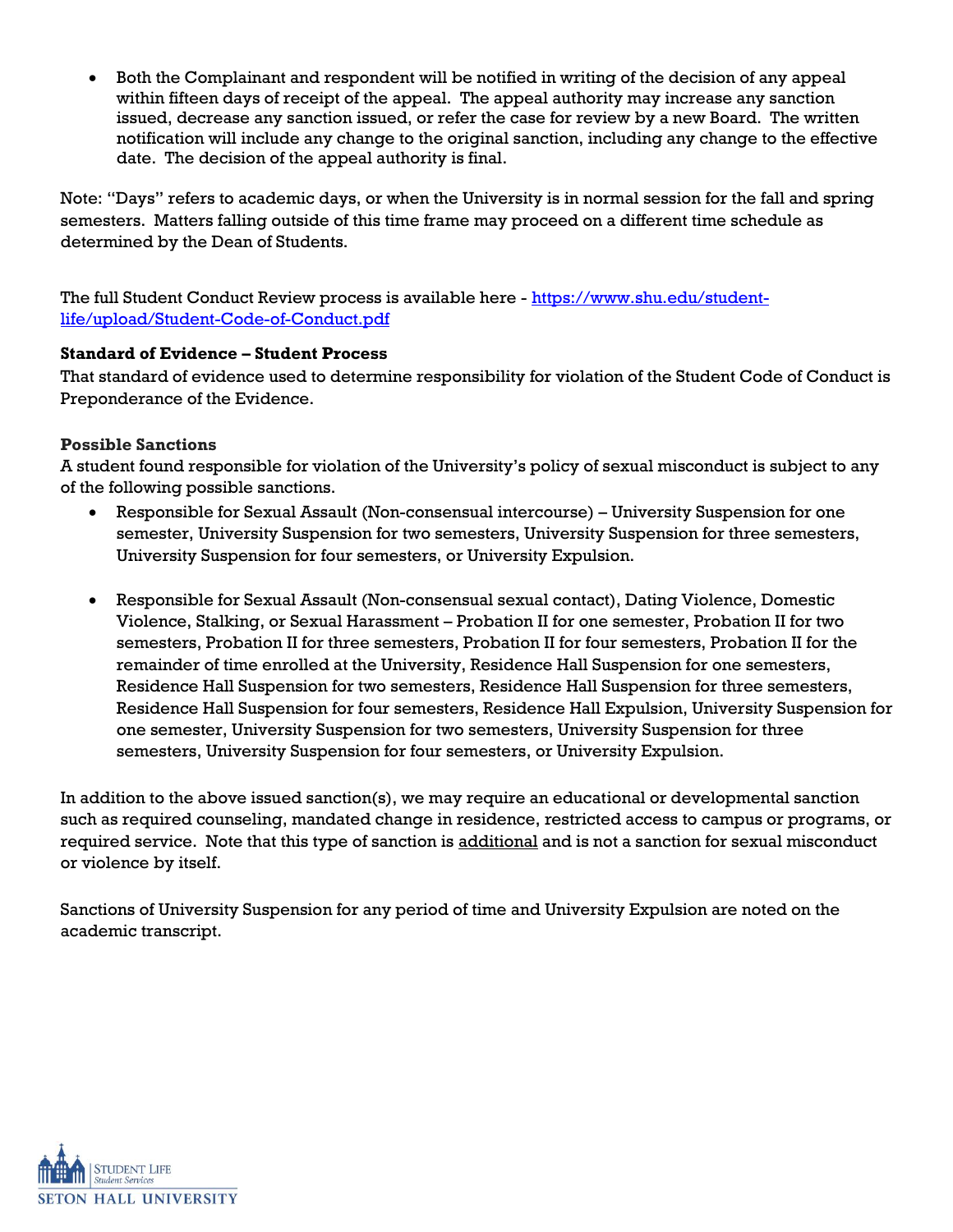#### **Employee Complaint Process**

In those cases when the accused is an employee of the University, the matter is referred to the Office of EEO Compliance and Title IX Coordinator.

The person making the complaint or report is called the "complainant." The person accused is called the "respondent." The investigation is conducted by the Director of EEO Compliance/Title IX Coordinator (Director) and an assigned co-investigator. The investigators will interview the Complainant, the Respondent, and any witnesses with direct knowledge about the incident. The investigators will also collect any evidence that directly relates to the incident.

Both the Complainant and the Respondent may be accompanied to any meeting by an adviser of their choice for the sole purpose of providing support. The support person may not have personal knowledge of or involvement in the matter being reviewed. Respondent's supervisor may not serve as a support person. The support person is not permitted to participate in the investigation by, for example, asking or answering questions. A participant's legal counsel shall not be permitted to participate in or interfere with the University's investigation.

#### **Timeline-Employee Complaint Process**

All matters are handled as promptly as possible. The exact timeline will vary depending upon the complexity of the matter, the number of individuals involved, etc.

The Investigation and Final Report will normally be completed within 50 days of receipt of the complaint by the Director.

Within five (5) business days after receipt of the complaint by the Director, the Director will determine, in his/her discretion, whether the complaint falls within the Director's authority and notify the Complainant.

Within five (5) business days after notification to the Complainant that the complaint falls within the Director's authority, as described above, the Director, in consultation with appropriate University personnel, will evaluate the complaint and determine whether an investigation and/or other action is necessary. Although consultation with University personnel is called for under these Guidelines, the determination of whether an investigation is necessary remains at all times with the Director.

Within ten (10) business days following the completion of the investigation, the Complainant and Respondent will be advised verbally of the findings at separate meetings with appropriate University personnel. A confirming letter may be provided.

# **Standard of Evidence-Employee Process**

In evaluating the evidence and assessing credibility, the Investigators will use a Preponderance of the Evidence standard to find facts and determine whether a violation of University policy has occurred. The factual findings of the Investigators are final and are not subject to appeal.

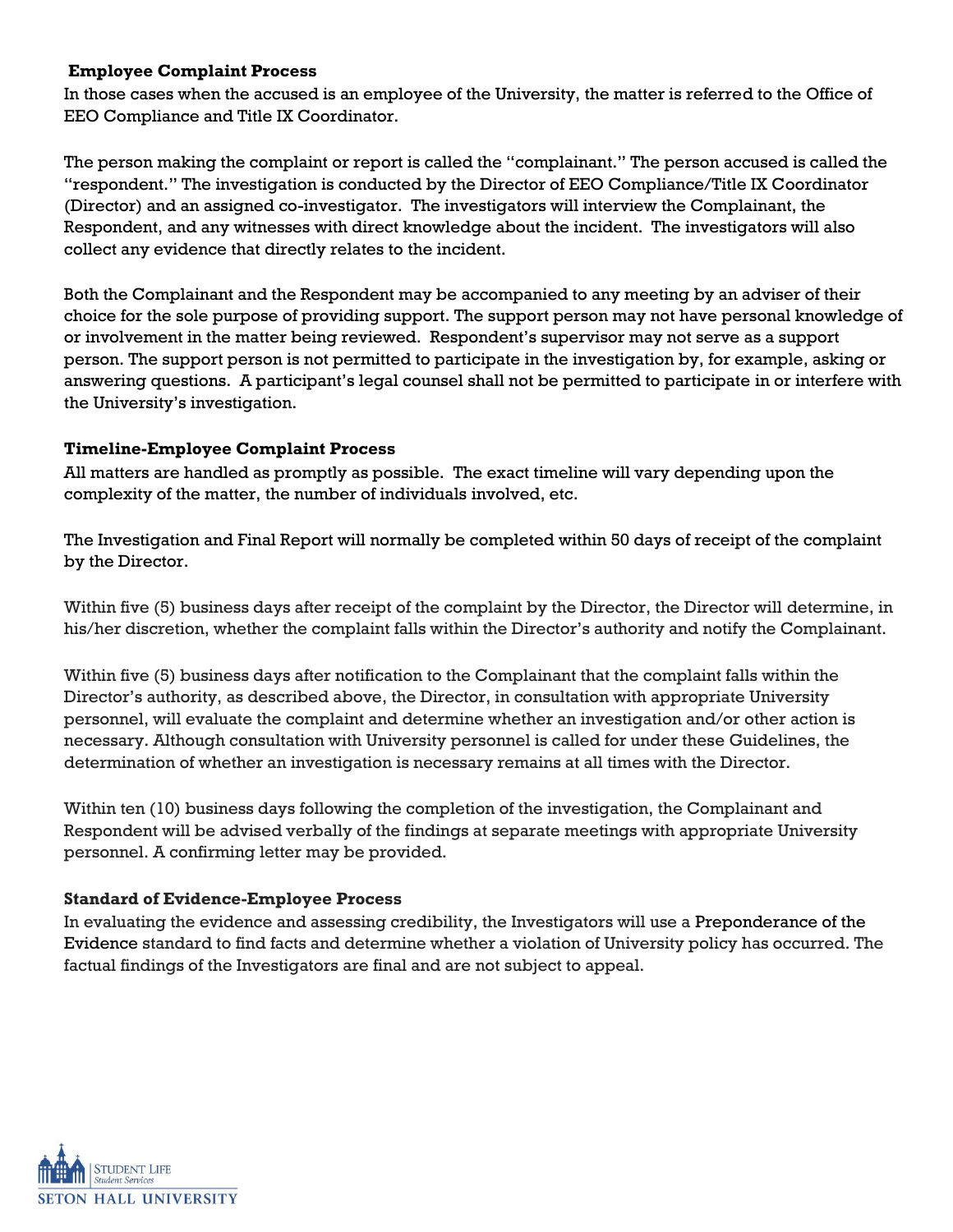#### **Sanctions-Employee Process**

If is determined that a violation of University has occurred, the investigators will make recommendations as to responsive action. Final determination of responsive action is made by appropriate University personnel (i.e. supervisor, Human Resources).

When disciplinary action is recommended, such action may include one or more of the following:

- Informal and formal counseling
- Mandatory training
- Progressive disciplinary action
- No-contact directive
- Transfer of position
- Removal of administrative appointment
- Demotion
- Suspension
- Termination of employment

In addition to other sanctions, the Title IX Coordinator may recommend employment modifications, as may be appropriate, supervision and/or security at locations where the prohibited conduct occurred or is likely to recur; arrange for conducting targeted or broad-based educational programming or training for relevant persons or groups; and/or impose any other remedial or protective measures that are tailored to achieve the goals of the policy.

# **Definitions of Sexual Misconduct**

Seton Hall University defines Sexual Misconduct as follows:

Sexual misconduct is unwelcome conduct of a sexual or gender-based nature that may adversely and unreasonably interfere with someone's education or work. It is determined based on the perspective of a reasonable person in the same circumstances as the person experiencing the misconduct. It is a form of discrimination and includes acts of sexual assault or sexual harassment as defined below. Sexual misconduct can occur in person or through e-mail, the Internet, social media, or other technologies. Anyone, regardless of gender, affectional or sexual orientation, actual or perceived, or gender identity and expression, can be the victim of sexual misconduct.

- a. Sexual Assault: (Non-consensual intercourse) Sexual assault is the penetration, no matter how slight, of the vagina or anus with any body part or object, or oral penetration by a sex organ of another person, without the consent of that person.
- b. Sexual Assault: (Non-consensual sexual contact) Nonconsensual sexual contact means the deliberate and unwelcome touching of another person's intimate parts (sexual organs, genital area, anal area, inner thigh, groin, buttock or breast of a person) without consent for sexual gratification or touching another with one's own intimate parts, without consent, and for the purpose of sexual gratification.
- c. Sexual Harassment. Sexual harassment is unwelcome conduct of a sexual nature, including sexual advances, requests for sexual favors, or other verbal or physical conduct of a sexual nature. Hostile environment sexual harassment is based on a person's actual or perceived gender and is conduct that a reasonable person would consider so offensive, severe, persistent, or pervasive as to interfere with a person's ability to participate in educational or work activities or programs. Sexual harassment can be verbal, written, graphic, physical or through digital, online, or social media communications. Sexual harassment may occur between persons of any sex/gender and anyone can be sexually harassed. Harassment on the basis of sex may also occur without sexual advances or sexual overtones when conduct is directed at an individual or group because of their **Sex or gender.**<br>STUDENT LIFE<br>Student Services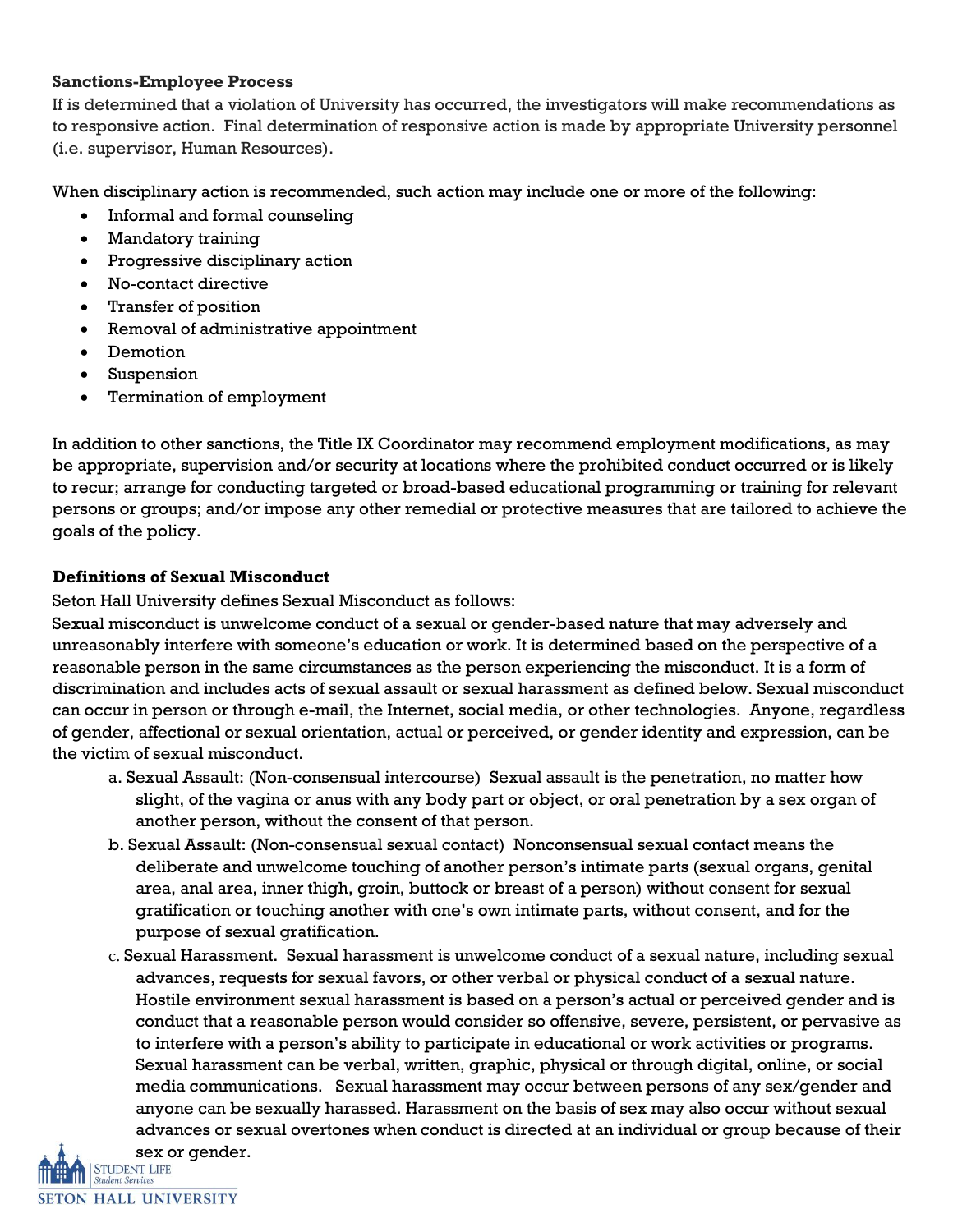d. Dating and Domestic Violence. Both dating and domestic violence are prohibited forms of misconduct under this policy and do not have to involve sexual interaction. They frequently involve a pattern of abusive behavior within an intimate relationship where one partner uses fear and intimidation to harm or control the other.

1. Dating violence is any act of violence committed against a person who is, or has been, in a social relationship of a romantic or intimate nature by a person accused of the violation. It can include verbal statements and/or physical actions and can include, but is not limited to, name-calling, hitting, threat of physical harm, and/or damaging property. Under New Jersey criminal law, dating violence is prosecuted as a form of domestic violence.

2. Domestic violence involves criminal acts that are committed against a current or former spouse, an intimate partner, a person with whom the parties have a child in common, or with whom they live or once lived. Under New Jersey law, domestic violence includes, but is not limited to, criminal acts of homicide, assault, threats, kidnapping, criminal restraint, false imprisonment, sexual assault, criminal sexual contact, lewdness, criminal mischief, burglary, criminal trespass, harassment, and stalking.

e. Stalking.Stalking is also a prohibited form of misconduct that does not have to involve sexual interaction. Stalking is a course of conduct (or series of acts) directed at a person on at least two or more occasions that would cause a reasonable person to fear for their personal safety or the safety of others or suffer substantial emotional distress. Stalking can include pursuing/following, unwanted communication, whether directly or through third parties, trespassing, surveillance, or other acts likely to intimidate, annoy, or alarm.

In matters involving allegations of sexual misconduct or discrimination, terms and conditions shall be interpreted consistent with the requirements of the Policy Against Sexual Misconduct, Sexual Harassment and Retaliation.

# **Important Policies**

Please refer to the following University policies for further detailed information. [Policy Against Sexual Misconduct, Sexual Harassment and Retaliation](https://www.shu.edu/policies/policy-against-sexual-misconduct-sexual-harassment-and-retaliation.cfm) [Policy Against Discrimination, Harassment and Retaliation](https://www.shu.edu/policies/discrimination-harassment-retaliation.cfm) [Nondiscrimination/Title IX](https://www.shu.edu/policies/nondiscrimination-title-ix-statement.cfm) Statement

# [Grievance Procedure](https://www.shu.edu/policies/title-ix-grievance-procedure.cfm) – Title IX

On May 19, 2020 the US Department of Education issued a final rule under Title IX of the Education Amendments of 1972. Only incidents which fall within the scope of the Final Rule's definition of "covered sexual harassment" will be handled in accordance with this [Grievance Procedure.](https://www.shu.edu/policies/title-ix-grievance-procedure.cfm) All other incidents will be referred to the Student Conduct Process or Employee Process described above.